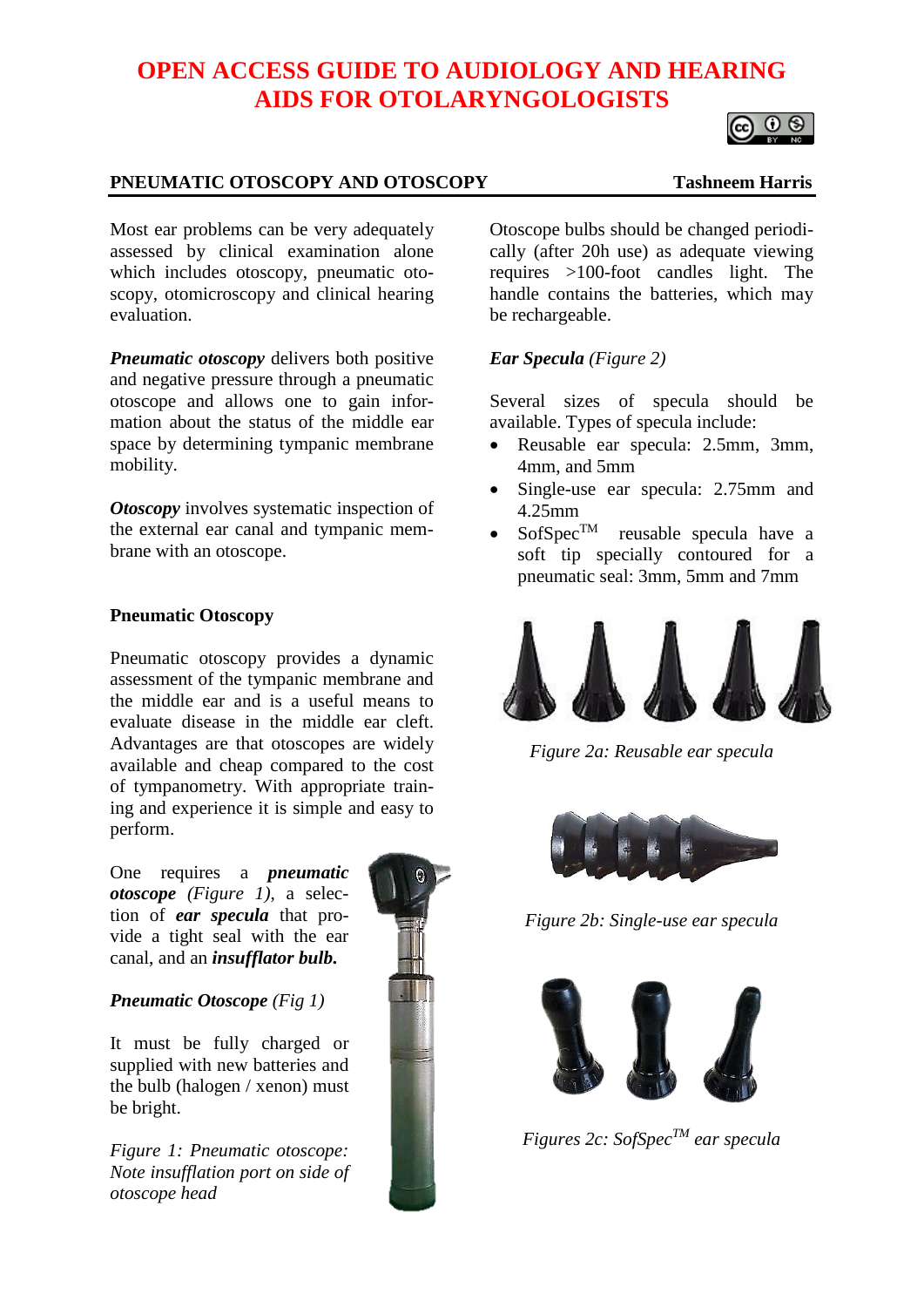# *Insufflator bulb*

The insufflator bulb is attached tightly to the head of the otoscope by means a tube and a tip to avoid loss of an air seal *(Figure 3)*.



*Figure 3: Insufflator bulb and tube*

### **Mechanism of pneumatic otoscopy**

A normal tympanic membrane moves 1mm medially and laterally when pressure in the external auditory canal is increased and reduced respectively.

The degree of tympanic membrane mobility depends on a number of factors including:

- Presence of a middle ear effusion
- Amount of effusion; tympanic membrane mobility is one of the most important otoscopic findings used to determine whether a middle ear effusion is present<sup>1</sup>
- Degree of alteration of negative or positive pressure in the middle ear space compared to an ambient state
- Condition of the tympanic membrane e.g. thickening, atrophic areas, tympanosclerosis or perforation.

It is therefore important for clinicians not only to note the presence or absence of movement, but also the degree of mobility compared to the normal tympanic membrane.

Reasons for an immobile tympanic membrane in response to pressure changes in the external canal include:

- Fluid (mucus, blood, pus, CSF) in the middle ear cavity
- Perforation of the tympanic membrane
- Adhesive otitis media

## **Diagnostic applications of pneumatic otoscopy**

### **1. Otitis media with effusion (OME)**

Pneumatic otoscopy is one of the principal diagnostic measures used to diagnose OME; it may indicate OME even when the appearance of the eardrum gives no other indication of middle ear pathology.

*The American Academy of Family Physicians, American Academy of Otololaryngology-Head and Neck Surgery,*  and *American Academy of Pediatrics Subcommittee* published evidence-based clinical practice guidelines related to diagnosing and managing OME in children. The subcommittee strongly recommended that clinicians use pneumatic otoscopy as the primary diagnostic method. Tympanometry is recommended as an adjunct to confirm the diagnosis when the diagnosis is uncertain.<sup>2</sup> Otoscopy alone, without using of the pneumatic otoscope to test tympanic membrane mobility, is not recommended.

*The Agency for Healthcare Research Quality Evidence Report* systematically reviewed the sensitivity, specificity, and predictive values of eight methods to diagnose OME and used myringotomy as the gold standard.<sup>3</sup> Meta-analyses revealed that pneumatic otoscopy and professional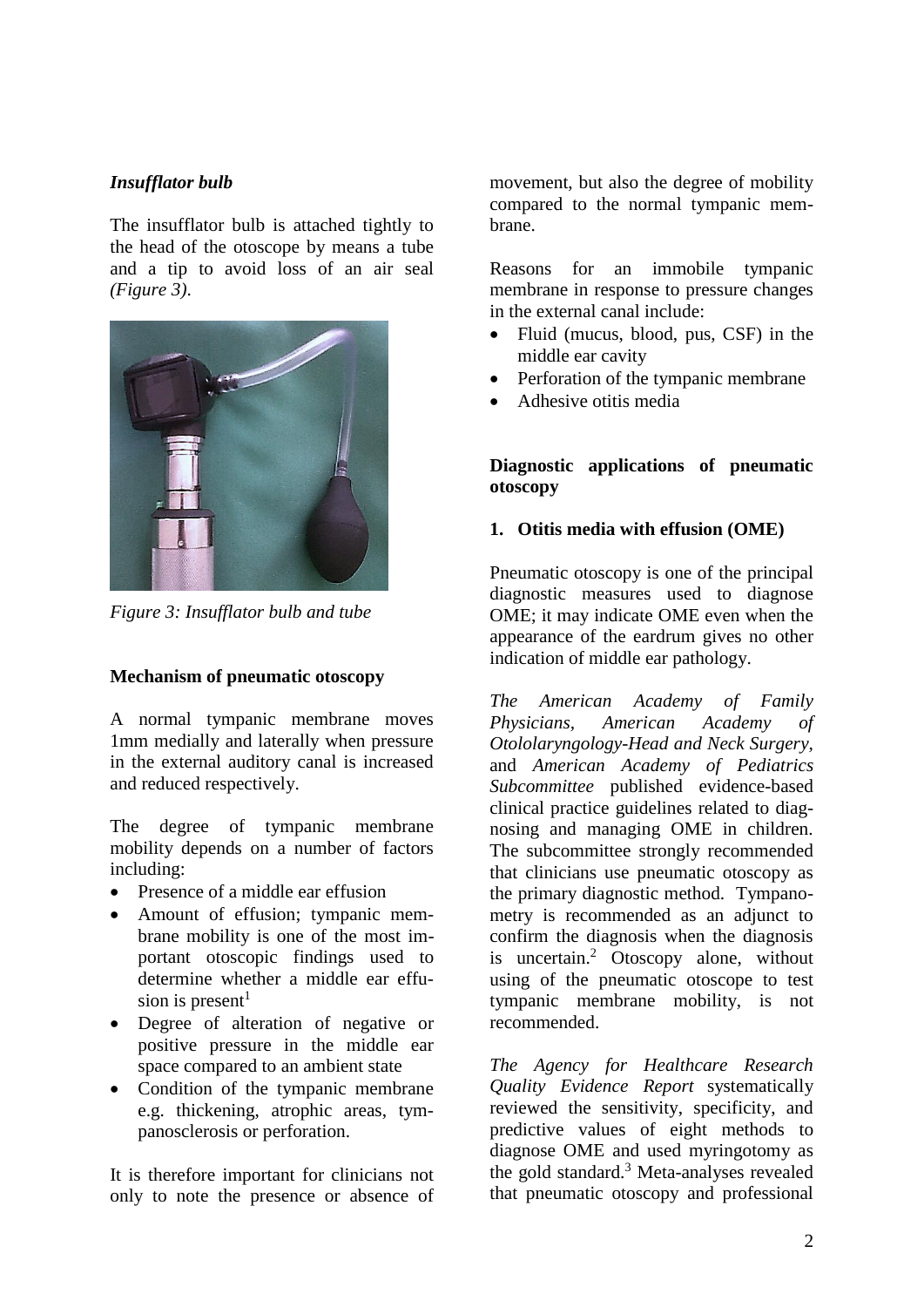tympanometry had the highest sensitivities. <sup>3</sup> Although professional tympanometry had the highest sensitivity, pneumatic otoscopy optimised both sensitivity and specificity.<sup>3</sup> *Pneumatic otoscopy is therefore useful in a setting where tympanometry is not readily available.* The diagnostic accuracy of pneumatic otoscopy in OME has been shown in several studies to be dependent on clinicians' training and experience.4,5,6 One of the limitations mentioned in this review was that most studies fail to provide enough information to assess the qualifications of testers performing pneumatic otoscopy.<sup>3</sup> *Pneumatic otoscopy therefore requires appropriate training to optimise diagnostic accuracy.*

### **2. Acute otitis media**

Diagnosing acute otitis media can be quite challenging, particularly in young children. Diagnostic criteria include a rapid onset of symptoms, symptoms and signs of middle ear inflammation as well as the presence of a purulent middle ear effusion.<sup>7</sup> While otoscopy detects inflammation (erythema, bulging of tympanic membrane, cloudiness, opacification and loss of landmarks), detection of reduced movement of the tympanic membrane on pneumatic otoscopy is the key to diagnosing a middle ear effusion. 8

### **3. Tympanic membrane retraction**

When the tympanic membrane is retracted due to negative middle ear pressure, it is often flaccid and hypermobile. Movement of the tympanic membrane is therefore exaggerated when negative pressure is applied i.e. when the bulb is released rather than when the bulb is compressed. Pneumatic otoscopy helps one to identify such a retracted tympanic membrane and also to differentiate retraction from a large central perforation.

### **4. Helps to assess tympanic membrane landmarks**

## **5. Used in fistula test (Hennebert's sign)**

A positive fistula test is marked by nystagmus and vertigo when pneumatic otoscopy is done. Clinical examples include the following:

- With cholesteatoma it suggests erosion of the labyrinth, most commonly of the lateral semicircular canal. Reports show that this test is positive in 40- 50% of patients who have a fistula. A negative test therefore does not exclude a fistula 9, 10
- In trauma to the middle and inner ear it alerts one to the presence of a perilymphatic fistula
- With superior semicircular canal dehiscence syndrome, pressure changes induced in the external auditory canal evoke stereotyped eye movements that align in the plane of the dehiscent semicircular canal.<sup>11</sup> It thereby helps to distinguish hearing loss associated with superior semicircular canal dehiscence syndrome from other conditions such as otosclerosis

# **6. Brown's sign**

Otoscopic examination of a middle ear paraganglioma (glomus tympanicum) may reveal a reddish-blue pulsatile mass behind an intact tympanic membrane. When application of positive pressure with a pneumatic otoscope causes the mass to blanch it is referred to as "Brown's sign" It occurs in a third of glomus tympanicum cases.<sup>12</sup>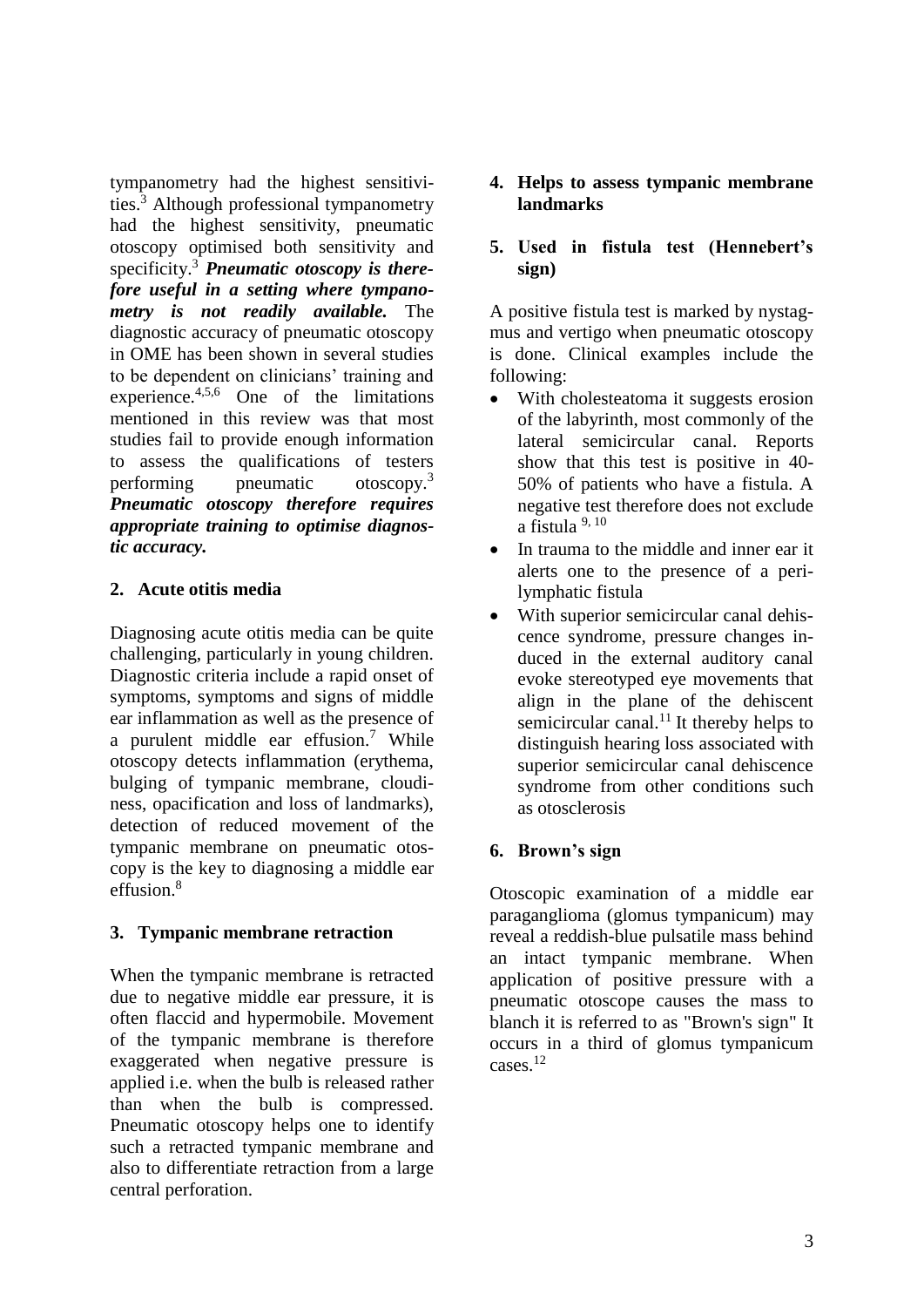## **Technique of Pneumatic Otoscopy**

There are a number of prerequisites to do the procedure correctly:

- **Test the pneumatic otoscope for air leaks**
	- 1. Attach an aural speculum to the otoscope and occlude the end of the speculum with the tip of an index finger
	- 2. Attach the insufflator bulb by its rubber/plastic tube to the otoscope head
	- 3. Occlude the open end of the otoscope and apply positive pressure by squeezing the bulb
	- 4. Listen for an air leak at the junction between the otoscope and the aural speculum or of the rubber/plastic tubing that connects the otoscope with the pneumatic bulb, or at the joint between the lens and the otoscope head

### • **Snuggly fitting aural speculum**

Another common site for a leak is at the junction between the tip of the aural speculum and the skin of the ear canal. The pressurised air then leaks out of the external auditory meatus and the tympanic membrane appears to be immobile or poorly mobile. This may cause the examiner to over-look a middle ear effusion

- 1. For this reason it is important to use the *largest aural speculum to obtain a good seal* between the speculum and the external ear canal
- 2. If a leak still persists then apply gentle tragal pressure to achieve an airtight seal around the speculum
- **Correctly hold the otoscope and bulb** *(Figure 4)*



*Figure 4: Holding the otoscope and bulb* 

• **Slightly compress the pneumatic bulb, and then insert the aural speculum into the ear canal**

The reason why the pneumatic bulb should be slightly compressed before insertion, and then released, is to generate negative pressure in the ear canal. Application of gentle negative pressure in pneumatic otoscopy is often neglected and is important for the following reasons:

- 1. OME is often associated with a negative middle ear pressure, which can be more accurately assessed by releasing the already-compressed bulb
- 2. Pneumatic otoscopy allows one to differentiate between a retracted tympanic membrane which is not adherent to any middle ear structure and therefore moves laterally with the application of negative pressure; and adhesive otitis media where the TM is adherent to a middle ear structure and therefore remains immobile
- **Reseal the system, if necessary by compressing the tragus against the ear canal opening**
- **Once an airtight seal has been secured, release the compression on**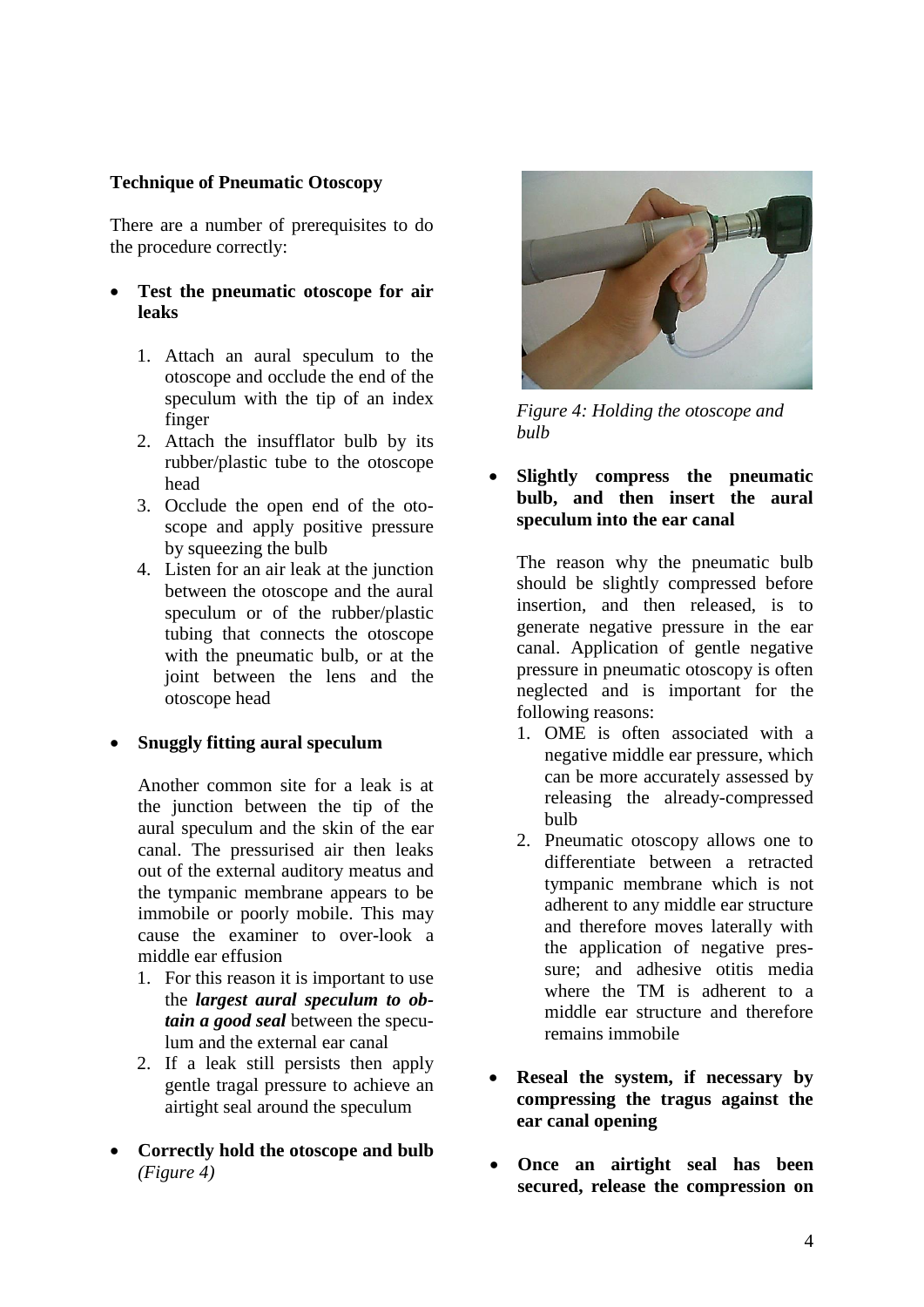**the bulb:** This causes the tympanic membrane to move laterally

- The bulb is gently, not firmly, **squeezed:** A common error is to apply excessive amounts of compression to the pneumatic bulb
- **Negative pressure is followed by positive pressure and this is repeated several times**

#### **Otoscopy Technique**

Before performing otoscopy, always do a general examination of the ear. Inspect the pinna and postauricular skin noting any scars, erythema and deformity. Both ears must be examined; if the disease affects only one ear, then the normal ear is examined first. This allows you to appreciate the normal anatomical variation for that particular patient. Inspect the entrance to the ear canal to ensure that there is no debris or wax which might interfere with the examination. The ear canal must be cleared of all debris. A common mistake is to peek through a small hole in the cerumen, thus only visualising a tiny part of the tympanic membrane.

*When examining a child* the head and the body need to be gently immobilised *(Figure 5)*. This is best achieved with the child seated in the parent's lap. The parent restrains the child by placing one hand firmly on the child's forehead and holding the side of the child's head against the chest, while the other arm is placed firmly around the child's body and both arms. It may help to show infants the otoscope and allow them to hold the otoscope before examining them so as to reassure them that the examination will not be painful.

When examining the patient's right ear, the otoscope is held with the physician's right

hand and when examining the left ear the otoscope is held with the physician's left hand.



*Figure 5: Holding a child*

Find the *largest speculum*, which comfortably fits into the ear canal in order to maximise the amount of light passing into the ear canal and to optimise the view of the tympanic membrane. Rule of thumb: adults size 4-5mm, children 3-4mm and 2,5mm for infants.

Switch on the otoscope by pressing the coloured button and turning it clockwise. Hold the otoscope close to its head between the thumb and the first two fingers, much like holding a pencil *(Figure 6).*

The little finger of the hand holding the otoscope is placed firmly against the patient's cheek and used as a fulcrum *(Figure 7)*. In this way the hand moves in unison with the patient's head, avoiding injury should the patient move unexpectedly.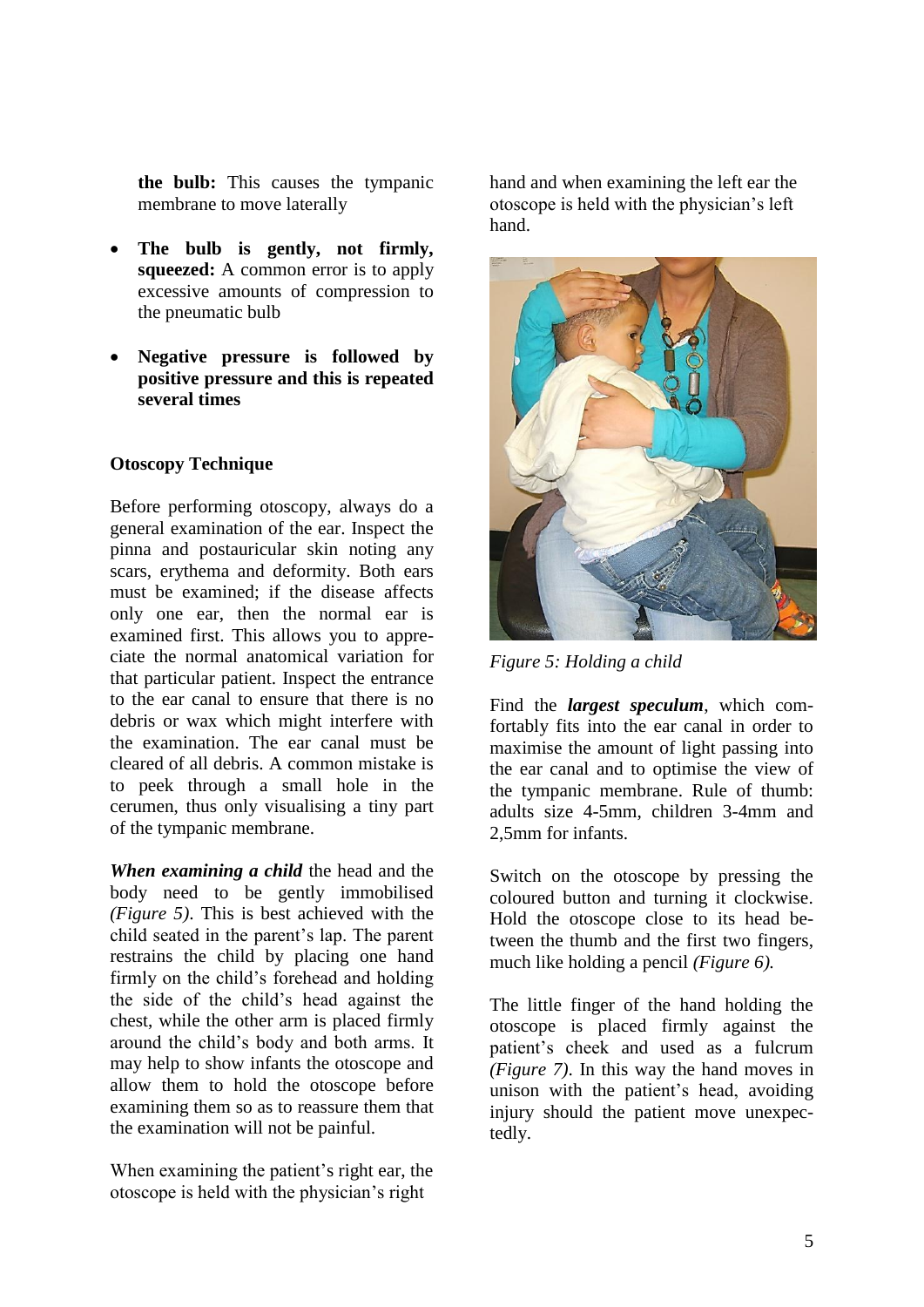

*Figure 6: Holding the otoscope*



*Figure 7: Little finger used as a fulcrum*

Another technique of holding the otoscope is by gripping it like a pistol, with the otoscope held almost vertically in the palm of the hand *(Figure 8)*. The dorsal aspect of the patient's index finger is held against the patient's cheek.

The speculum is gently inserted into the external ear canal. The external ear canal is crooked; to straighten the canal, use the free hand to gently pull the pinna outward and downward in infants and upward and posteriorly in older children and adults. In infants or children with very stenotic ear canals (e.g. Down's syndrome) it helps to insert the speculum by gently rotating the speculum in the external auditory canal so that the speculum is inserted at the correct depth to adequately visualise the tympanic membrane.



*Figure 8: Gripping otoscope like a pistol*

The outer third of the external ear canal (cartilaginous portion) has hair bearing skin, whereas the inner two-thirds is hairless and very sensitive. To facilitate a nontraumatic insertion the speculum should not be inserted beyond the hair bearing skin of the external ear canal.

Now look through the magnifying lens and through the speculum. To view the entire ear canal and tympanic membrane the position of the speculum often has to be adjusted to change the line of vision.

### **Assessing external auditory canal**

The external ear canal should be routinely examined for:

- Tenderness on pulling the auricle, which indicates otitis externa
- Infection: swollen and narrow, moisture, pus
- Bony narrowing
- Debris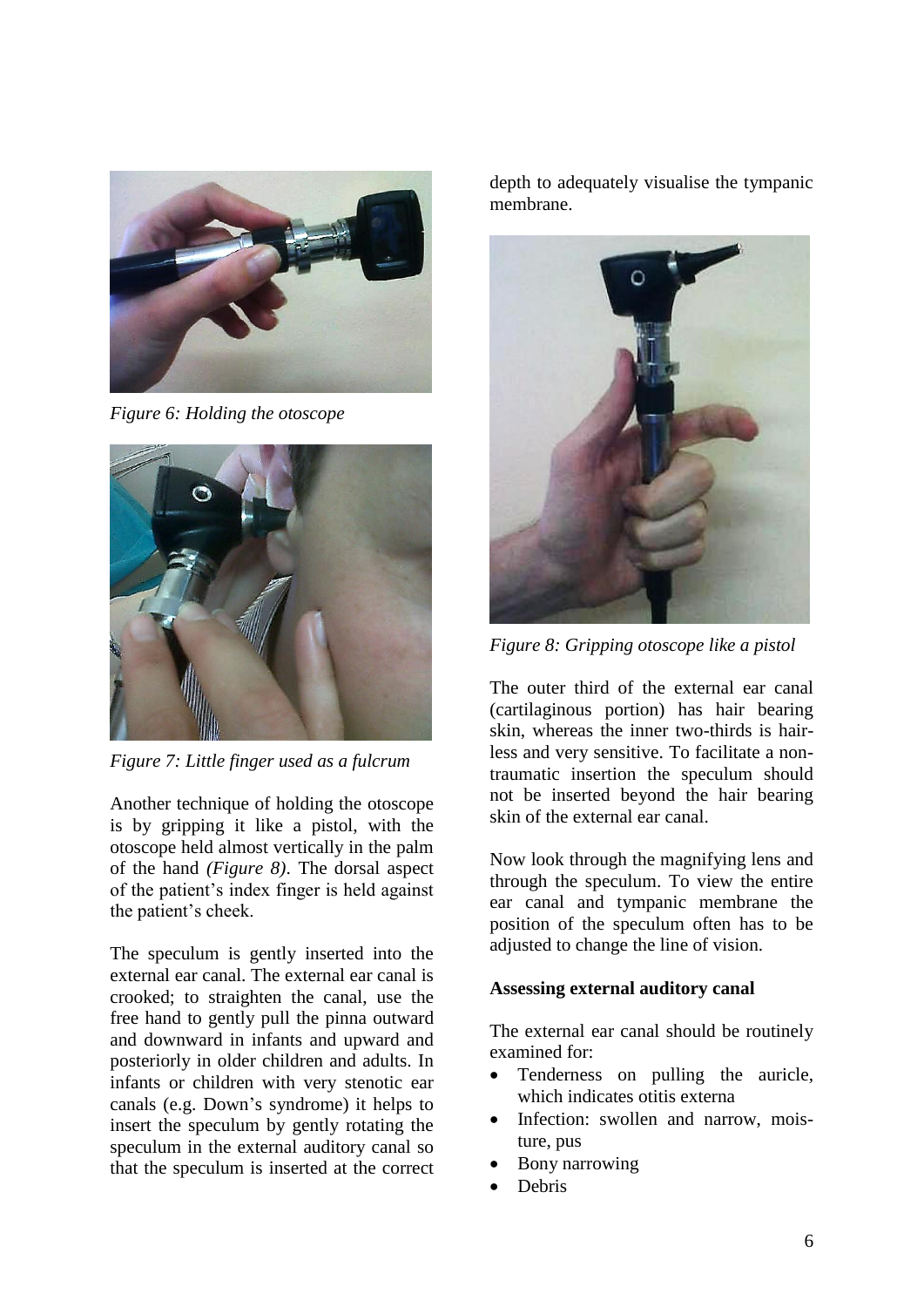#### **Assessing tympanic membrane**

- The normal tympanic membrane is pinkish-grey in colour, fairly translucent and mobile *(Figure 9)*
- Note the colour, translucency and position of the tympanic membrane and assess its mobility by pneumatic otoscopy
- Assess the landmarks of the tympanic membrane. The malleus normally lies in a slightly oblique position. Identify the *pars tensa* with its cone of light in the anteroinferior quadrant of the tympanic membrane, the handle and lateral process of malleus, the anterior and posterior folds of the *pars flaccida* and position of the malleus handle.



*Figure 9: Otoscopic appearance of normal (right) tympanic membrane and its landmarks: Pars flaccida (PF); anterior malleolar fold (AMF); lateral process of malleus (LP); posterior malleolar fold (PMF); malleus handle (MH); pars tensa (PT)*

- Colour and appearance
	- 1. Yellow (amber): serous fluid behind TM suggestive of otitis media with effusion (OME) *(Figure 10)*



*Figure 10: Otitis media with effusion (OME)*

- 2. Red (erythema): suggests acute otitis media; however crying in infants and young children can also cause reddening
- 3. Dull/loss of light reflex: otitis media with effusion or acute otitis media
- 4. White plaques: tympanosclerosis
- 5. Translucency: A normal tympanic membrane is translucent. A transparent tympanic membrane is typically seen in a very atrophic tympanic membrane due to loss of the fibrous layer



*Figure 11: Chorda tympani (CT) and incudostapedial joint ISJ) visible through a very atrophic TM*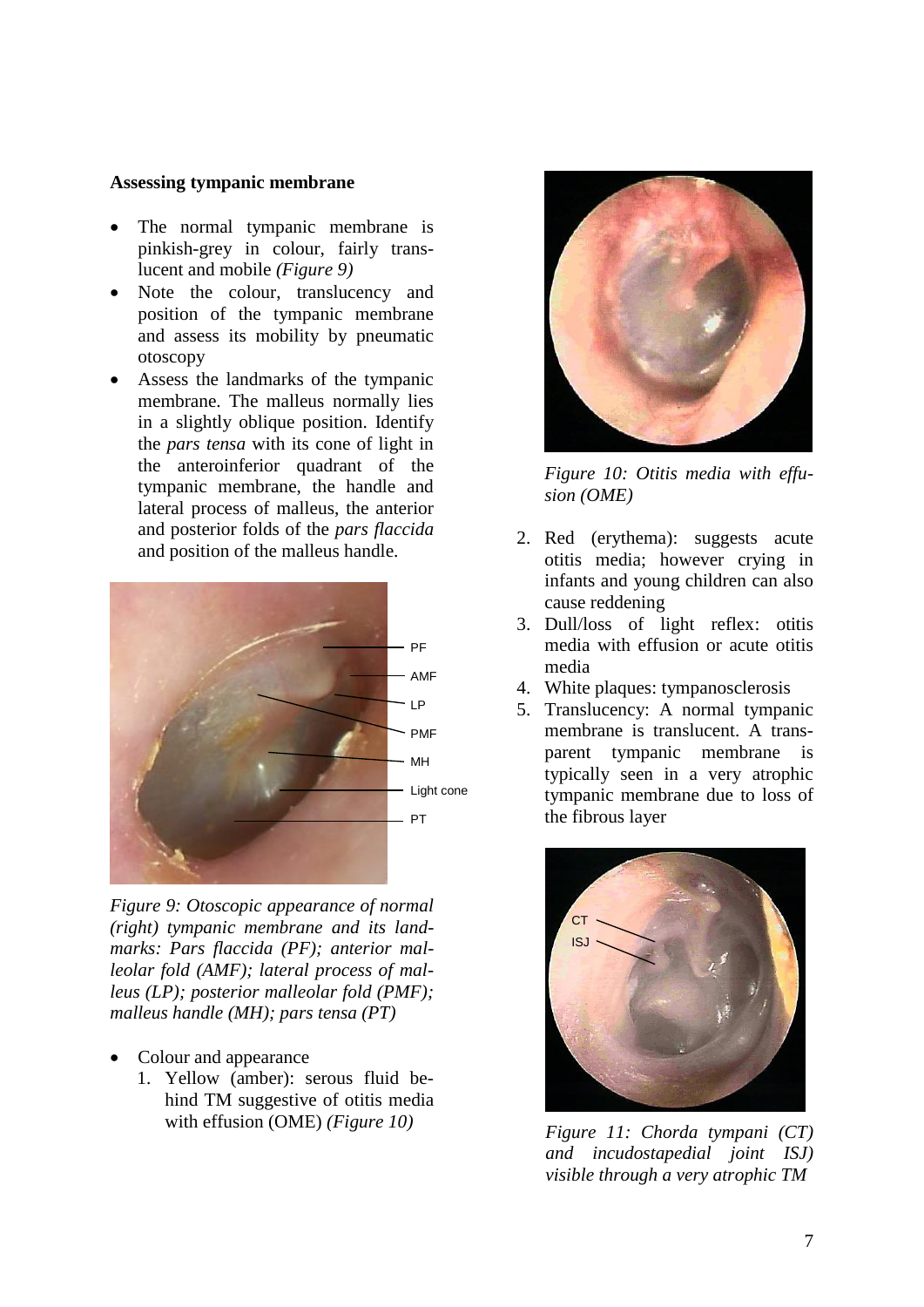- 6. Landmarks: Absent landmarks occur in acute otitis media
- 7. Perforation:
	- Size and location; anterior/posterior quadrant *(Figure 12)*
	- Condition of middle ear mucosa (granular, polypoid)



*Figure 12: Small anterior inferior quadrant perforation*

- 8. Note the position of the handle of malleus (neutral/medialised)
- 9. Squamous debris: A cholesteatoma is a collection of keratinising squamous epithelium in the middle ear cleft associated with bone resorption. It may be congenital or acquired. Acquired cholesteatomas most commonly originate from a large posterosuperior perforation or attic perforation. There is usually a history of chronic infection with discharge
- 10. Position of tympanic membrane
	- Bulging suggests acute otitis media
	- Retraction suggests eustachian tube or middle ear mucosal dysfunction
- 11. If retracted: Is *pars flaccida* or the *pars tensa* retracted? *(Figure 13)*



*Figure 13: Pars tensa and pars flaccida retractions with bony erosion – cholesteatoma case*

### **References**

- 1. Karma PH, Penttila MA, Sipila MM, Kataja MJ. Otoscopic diagnosis of middle ear effusion in acute and nonacute otitis media. I. The value of different otoscopic findings. *Int J Pediatr Otolaryngol*.1989;17:37– 49
- 2. Rosenfeld RM, Culpepper L, Doyle KJ, [Grundfast KM,](http://www.ncbi.nlm.nih.gov/pubmed?term=Grundfast%20KM%5BAuthor%5D&cauthor=true&cauthor_uid=15138413) Hoberman A, Kenna MA, Lieberthal AS, [Mahoney](http://www.ncbi.nlm.nih.gov/pubmed?term=Mahoney%20M%5BAuthor%5D&cauthor=true&cauthor_uid=15138413)  [M,](http://www.ncbi.nlm.nih.gov/pubmed?term=Mahoney%20M%5BAuthor%5D&cauthor=true&cauthor_uid=15138413) [Wahl RA,](http://www.ncbi.nlm.nih.gov/pubmed?term=Wahl%20RA%5BAuthor%5D&cauthor=true&cauthor_uid=15138413) [Woods CR Jr,](http://www.ncbi.nlm.nih.gov/pubmed?term=Woods%20CR%20Jr%5BAuthor%5D&cauthor=true&cauthor_uid=15138413) [Yawn B;](http://www.ncbi.nlm.nih.gov/pubmed?term=Yawn%20B%5BAuthor%5D&cauthor=true&cauthor_uid=15138413) American Academy of Pediatrics Subcommittee on Otitis Media with Effusion; American Academy of Family Physicians; *American Academy of Otolaryngology-Head and Neck Surgery*. Clinical practice guideline: Otitis media with effusion. *Otolaryngol Head Neck Surg*. 2004 ;130(5 Suppl): S95-118
- 3. Shekelle P et al. Diagnosis, natural history, and late effects of otitis media with effusion. *Evid Rep Technol Assess.* 2002 ;55:1-5
- 4. Pichichero ME, Poole MD. Assessing diagnostic accuracy and tympanocentesis skills in the management of otitis media. *Arch Pediatr Adolesc Med*. 2001;155:1137-42